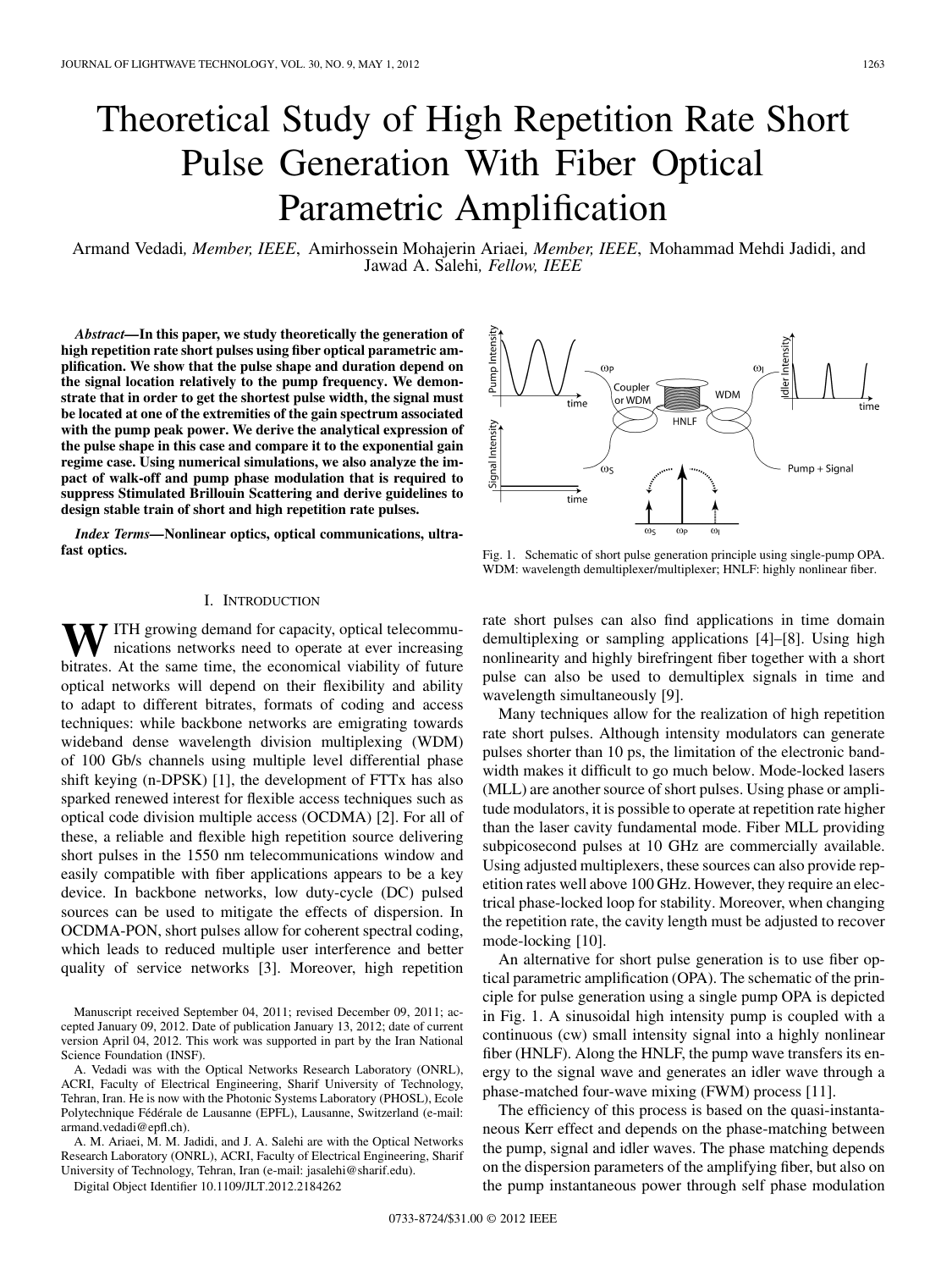(SPM), also due to the Kerr effect. Hence, the amplification of a signal and the generation of an idler depend on their locations relatively to the pump frequency, but also on the pump instantaneous intensity. Through its impact on phase-matching, small decrease of the pump power can lead to an abrupt shrinking of the gain. Therefore, using a sinusoidal intensity modulated pump, parametric gain is generated on the idler side only when the pump power is close to its peak, which leads to the generation of short pulses. In recent years, these sources have been experimentally demonstrated and used for sampling and demultiplexing applications [12]–[15]. These sources have the advantage of being all-fibered. Moreover, they offer more stability and flexibility over MLL as there is no need to adjust and maintain the cavity length. Theoretical studies of pulse generation with OPA have focused on the case of perfect phase-matching [13], [16].

In the following, we revisit the theory of pulse generation with OPA, taking into account the impact of phase matching on the pulse shape and duration. Using numerical simulations, we study the detrimental impact of walk-off and pump phase modulation, which is required to avoid stimulated Brillouin scattering (SBS)-induced pump depletion, on the generated pulses and give guidelines to design stable short pulses at ultrahigh repetition rates.

#### II. THEORY

#### *A. Gain Sensitivity to Pump Power*

We consider the propagation along a HNLF of the pump, signal and generated idler waves at angular frequencies  $\omega_P, \omega_S$ and  $\omega_I$ , respectively. Parametric amplification being an energy conserving process, we have:  $|\omega_I - \omega_P| = |\omega_S - \omega_P| = \Delta \omega_S$ .

The slowly varying envelope (SVE) of the sinusoidal pump field at the amplifying fiber input is of the form:  $A_P(0,t) =$  $\sqrt{P_0}e^{j\varphi_P}\cos(\pi f_R t)$ .  $f_R$  is the repetition rate of the intensitymodulated pump, which also determines the repetition rate of the generated pulse.  $\varphi_P$  is the arbitrary pump SVE phase, which can be set to zero without loss of generality in phase-insensitive fiber OPAs. Assuming non-depletion and neglecting fiber loss, one can derive the output pump SVE from the nonlinear Schrödinger equation (NLSE) [11], [17]

$$
A_P(L,\tau) = A_P(0,\tau)e^{j\gamma|A_P(0,\tau)|^2L}
$$
  
= 
$$
\sqrt{P_0} \cos(\pi f_R \tau)e^{j\gamma P_0 \cos^2(\pi f_R \tau)L}
$$
 (1)

where L is the amplifying fiber length and  $\gamma$  is the fiber nonlinearity coefficient.  $\tau = t - z/v_q$  is the time in a reference frame moving at the pump carrier frequency group velocity. Note that the above expression holds as long as self-phase modulation (SPM) dominates over dispersion along the fiber [18].

Using (1), one can also derive the generated idler gain from the NLSE [11], [13]

$$
G(L,\tau) = \left[\frac{\gamma P(\tau)}{g(\tau)} \sinh(g(\tau) \times L)\right]^2 \tag{2}
$$

where  $P(\tau) = P_0 \cos^2(\pi f_R \tau)$  is the time varying pump intensity,  $g(\tau)^2 = [\gamma P(\tau)]^2 - (\kappa(\tau)^2)/(4)$  and  $\kappa(\tau) = 2\gamma P(\tau) +$  $\Delta \beta_L$  is the phase matching term between the pump, the signal



Fig. 2. (a) Sensitiviy as a function of  $\Delta \beta_L$  normalized by  $\gamma P_0$ . The inset represents the corresponding gain spectrum for a typical HNLF with dispersion parameters  $\beta_2 = 2.9 \times 10^{-29}$  s<sup>2</sup>.m<sup>-1</sup> and  $\beta_4 = -6.4 \times 10^{-55}$  s<sup>4</sup>.m<sup>-1</sup>. (b) Parametric gain spectrum for different pump powers.

and the idler.  $\Delta \beta_L = \beta_2 \Delta \omega_S^2 + (\beta_4)/(12) \Delta \omega_S^4$  is the linear phase mismatch with  $\beta_2$  and  $\beta_4$  the dispersion and the dispersion curvature at  $\omega_P$  respectively. Note that  $\Delta \beta_L$  is not time varying and depends on the fiber dispersion parameters and the interacting waves locations  $(\Delta \omega_S)$ .

From (2), it can be readily shown that the parametric gain drops when the pump power is decreased. However; the rate at which the gain drops depends on the signal position. In order to locate the signal position relatively to the pump position where the gain drops the most abruptly, we introduce the sensitivity of the gain relative to the pump power as

$$
S_{P_0}^G = \frac{\partial \ln G}{\partial P_0} = \frac{\frac{\partial G}{\partial P_0}}{G} \tag{3}
$$

 $S_{P_0}^G$  can be viewed as a measure of how sharp the generated idler normalized power drops with decreasing pump power. It is plotted on Fig. 2(a) as a function of  $\Delta\beta_L$ . It shows that the sensitivity reaches its maximum when  $\Delta \beta_L = -4\gamma P_0$ . It decreases with increasing  $\Delta \beta_L$ . Note that this location corresponds to the edges of the gain spectrum when  $P(\tau) = P_0$ . This can be explained graphically by looking at Fig. 2(b). A reduction in pump power induces a shrinking of the gain level and bandwidth simultaneously [11]. When the pump power is decreased, a signal located at one of the edge of the gain spectrum will therefore fall outside the gain bandwidth sooner than signals located closer to the pump. As a consequence,  $S_{P_0}^G$  will be highest at the corresponding idler location and will hence allow for the generation of the shortest pulse duration at this location. Note also that this location corresponds to the minimum idler gain one can obtain when  $P(\tau) = P_0$ . There will therefore be a trade-off between the generated pulse duration and its peak power.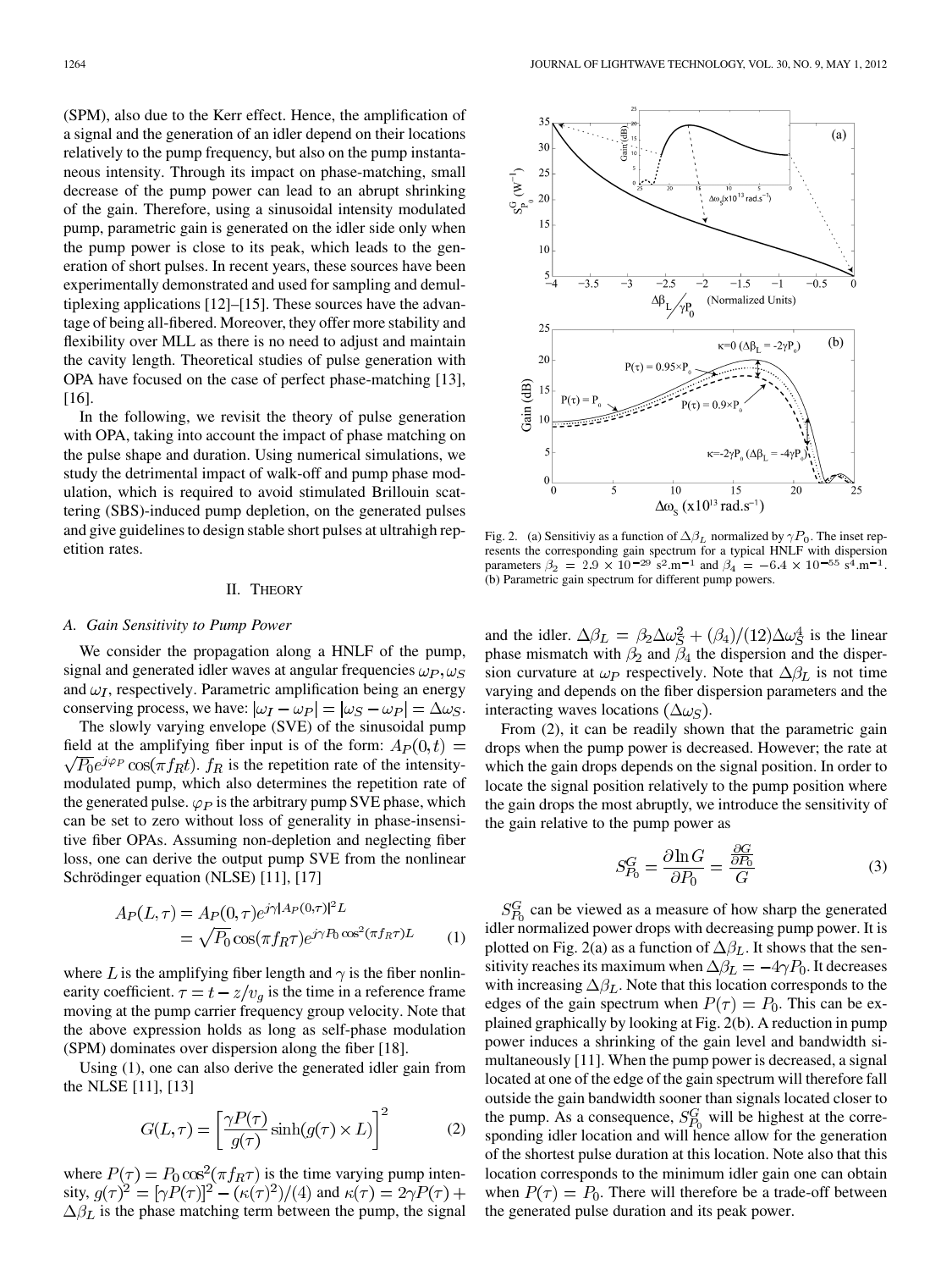## *B. Pulse Duration and Shape*

Because of the  $1/f_R$ -periodicity of the pump, we can restrain ourselves to the time interval  $[-1/(2f_R), 1/(2f_R)]$  without loss of generality. Following the above discussion, it is clear that the gain shrinks abruptly with a slight pump power decrease. Hence, we may assume that over most part of the generated pulse, the pump can be replaced with its development to the second order in  $\tau$ :

$$
P(z,\tau) \approx P_0 \left[ 1 - (\pi f_R \tau)^2 \right]. \tag{4}
$$

Inserting (4) into (2) and keeping only the second order terms in  $\tau$ , the amplitude of the generated pulse at the HNLF output is found to be

$$
P_{\text{out}}(\tau) = \left[ P_s(\gamma P_0 L)^2 \right] \text{sinc}^2(2\pi \gamma P_0 L f_R \tau) \tag{5}
$$

where  $\operatorname{sinc}(x) = \sin(x)/x$ . Equation (5) shows that the generated pulse cannot be assumed to be Gaussian for any  $\Delta\beta_L$ , as in [13]. The pulse duration, defined as the full width at half maximum is then given by

$$
T_{\text{FWHM}} = \frac{\alpha}{\gamma P_0 \pi f_R L} \tag{6}
$$

where  $\alpha \approx 1.3916$  is solution to the equation  $\text{sinc}(\alpha) = 1/\sqrt{2}$ . The duty cycle, defined as  $DC = f_R T_{\text{FWHM}}$  is then found to be

$$
DC = \frac{\alpha}{\pi \gamma P_0 L} \approx \frac{0.443}{\gamma P_0 L}.
$$
 (7)

This expression shows that the duty cycle is inversely proportional to  $\gamma P_0 L$ . For comparison, we have derived the expression of the generated pulse when the maximum parametric gain is achieved at the pump peak power. In this case the signal, idler and pump waves verify the perfect phase matching condition  $(\kappa(0) = 0 \text{ or } \Delta \beta_L = -2\gamma P_0)$ :

$$
P_{\text{out}}(\tau) = P_s \frac{e^{2\gamma P_0 L}}{4} e^{-2\gamma P_0 L (2\pi f_R \tau)^2}.
$$
 (8)

This latter expression is similar to [13], and shows that the generated pulse shape can be assumed Gaussian only when  $\kappa(0) =$ . The DC is then found to be

$$
DC = \frac{1}{\pi} \sqrt{\frac{2 \ln 2}{\gamma P_0 L}} \approx \frac{0.375}{\sqrt{\gamma P_0 L}}.
$$
 (9)

Equation (9) shows that in the case of perfect phase matching at the pump peak power ( $\kappa(0) = 0$  or  $\Delta \beta_L = -2\gamma P_0$ ), DC is inversely proportional to  $\sqrt{\gamma P_0 L}$  and greater than in the case where  $\Delta \beta_L = -4\gamma P_0$ . Using (7) and (9), we have depicted in Fig. 3(a) the DC of the generated pulses as a function of  $\gamma P_0 L$ for  $\Delta \beta_L = -4\gamma P_0$  and  $\Delta \beta_L = -2\gamma P_0$ . We have also plotted the DC as calculated using (2). There is a very good agreement between the analytical and the calculated DC. Therefore, Fig. 3(a) shows that one can obtain shorter pulses by increasing the pump power, the fiber length or both. Fig. 3(b) also depicts the normalized generated pulses for  $\Delta \beta_L = -4\gamma P_0$  (using (5))



Fig. 3.<br> $-2\gamma P$  $-2\gamma P_0$ , using the derived analytical expressions of (7) and (9) (solid line), and using the gain expression of (2) (dashed line). (b) Normalized temporal traces Fig. 3. (a) Duty cycle as a function of  $\gamma P_0 L$  for  $\Delta \beta_L = -4\gamma P_0$  and  $\Delta \beta_L = -2\gamma P_0$ , using the derived analytical expressions of (7) and (9) (solid line), and using the gain expression of (2) (dashed line). (b) Norma  $\Delta \dot{\beta}_L = -4\gamma P_0$  (dashed-dotted line).  $P_0$ , using the gain e<br>the gain e<br>= -4 $\gamma P$ 

and  $\Delta \beta_L = -2\gamma P_0$  (using (8)) for a typical fiber optical parametric amplifier in an HNLF with  $P_0 = 400$  mW,  $\gamma = 0.015$  $W^{-1}m^{-1}$  and  $L = 500$  m. This gives a minimum peak gain of 9.5 dB when  $\Delta \beta_L = -4\gamma P_0$  and a maximum peak gain of 20 dB when  $\Delta \beta_L = -2\gamma P_0$ . It clearly shows that the generated pulse for  $\Delta \beta_L = -4\gamma P_0$  is shorter than the one for  $\Delta\beta_L = -2\gamma P_0$ . This also points out the trade-off that exists between the highest achievable pulse peak power and the shortest achievable pulse duration.

#### III. NUMERICAL SIMULATIONS

## *A. Impact of Walk-Off*

In order to validate our analytical results, we have conducted numerical simulations of the nonlinear Schrodinger equation (NLSE) using the split-step Fourier method. The parameters of the fiber OPA are the same as in Fig. 2(b). The dispersion properties  $\beta_2$ ,  $\beta_3$  and  $\beta_4$  are  $-2.9 \times 10^{-29}$  s<sup>2</sup>.m<sup>-1</sup>, 5.3×10<sup>-41</sup> s<sup>3</sup>.m<sup>-1</sup> and  $-6.4 \times 10^{-55}$  s<sup>4</sup>.m<sup>-1</sup>, respectively. These parameters lead to a half gain bandwidth of 3.38 THz (or 27 nm in the C and L-band Telecom window) at pump peak power, similar to the gain spectrum depicted in the inset of Fig. 2(a). The cw-signal is located at the edge of the gain spectrum ( $\Delta \omega_S = 21.26 \times 10^{13}$ ) rad.s<sup>-1</sup>) where  $\Delta \beta_L = -4\gamma P_0$ . The repetition rates range from  $f_R = 1$  GHz to  $f_R = 100$  GHz.

In Fig. 4(a), the pulse shapes are depicted for increasing repetition rate. For  $f_R = 1$  GHz, the pulse shape is in good agreement with theory. As the repetition rate increases, we can see that the generated pulses are shifted to later times. This behavior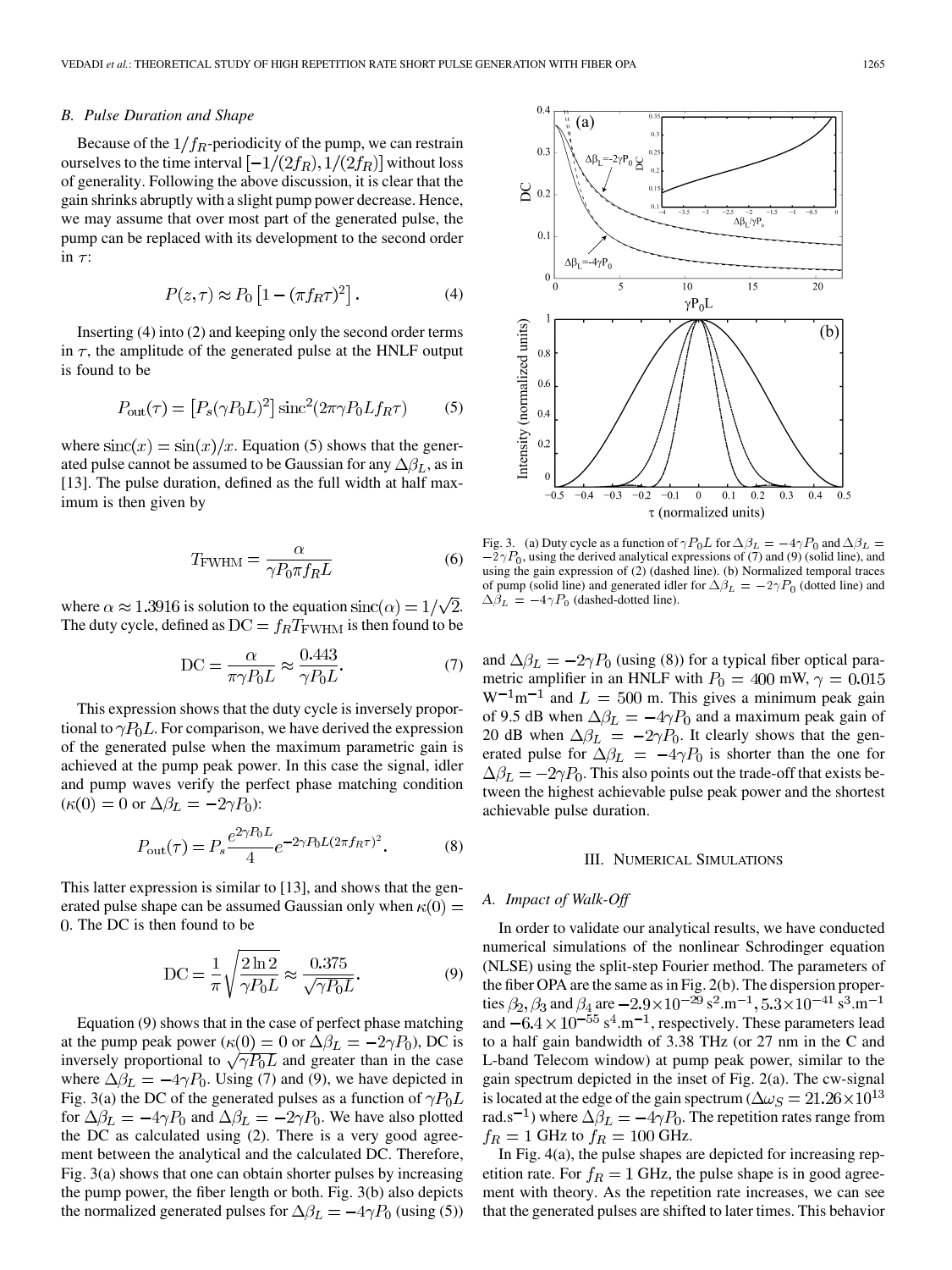

Fig. 4. (a) Generated pulse shapes for different repetition rates  $f_R$ . In all cases, we have  $\gamma P_0 L = 3$ . (b) Generated pulse at  $f_R = 20$  GHz for  $\gamma P_0 L = 3$  (solid line) and for  $\gamma P_0 L = 6$  with a doubled pump power (dotted line) or a doubled HNLF length (dashed line). (c) Generated pulse at  $f_R = 100$  GHz for different sets of  $P_0$  and L leading to  $\gamma P_0 L = 3$ .

suggests that the walk-off between the pump and the generated pulse is playing an important role. We also observe that for  $f_R \leq 40$  GHz the pulse shape is not deteriorated, however its peak power increases with higher repetition rate. At  $f_R =$ 100 GHz the pulse is clearly deteriorated. These observations can also be accounted for by the walk-off effect [16]. Indeed the walk-off induced delay between the pump and the generated idler at the HNLF output is 6 ps. At low repetition rate, the impact of walk-off is therefore negligible and the pulses are not deteriorated. As  $f_R$  increases, the generated pulse spectrum becomes wider. The pulse spectral components that are closer to the pump experience less walk-off and more parametric gain. This leads to higher pulse peak power as long as the overlap between the pump and the generated pulse remains. At  $f_R = 100$  GHz, the overlap between the pump and the idler is lost and hence the generated idler is deteriorated.

In Fig. 4(b)  $\&$  (c), we verify the impact of walk-off on the generated pulse. Fig. 4(b) shows that in order to decrease the pulsewidth by a factor of two at  $f_R = 20$  GHz, it is preferable to double the pump power rather than the HNLF length. Indeed, when the HNLF length is doubled, the walk-off induced delay is also doubled and leads to deteriorated pulses, whereas when the pump power is doubled,  $\Delta \omega_S$  must be tuned to 27.8  $\times$  10<sup>13</sup> rad.s<sup>-1</sup> in order to keep  $\Delta \beta_L = -4\gamma P_0$ , which increases the walk-off induced delay to 9.5 ps. Fig. 4(c) shows



Fig. 5. (a) Spectrum of multitone phase modulated sinusoidal pump. (b) Train of generated pulses at the idler location (solid line, left axis) showing how it fluctuates because of pump phase fluctuations in time (dashed line, right axis).

that we can obtain shorter pulses even at  $f_R = 100$  GHz by increasing pump power and decreasing the HNLF length. For an HNLF length of 40 meters and pump peak power of 5 W, the pulse shape becomes close to the theoretically predicted pulse shape with  $T_{\text{FWHM}} = 1.6$  ps. Note that a similar OPA with cw pumping was experimentally demonstrated in [19], suggesting that such scheme is feasible. It should be noted that at such high repetition rate, one of the main experimental challenge would be to generate a high peak power and broad spectrum pump without adding too much noise. One way could be to separately amplify and filter the sinusoid components and recombine them through a WDM.

# *B. Impact of Pump Phase Modulation*

In practical experimental OPA setups, the parametric pump also generates stimulated Brillouin scattering (SBS) that can lead to pump depletion. Modulating the intensity of the pump by a sinusoid only increases the Brillouin power threshold by 3 dB, which is still not sufficient to avoid SBS [20]. The most commonly used technique to avoid SBS is phase modulation (PM) of the pump either by a pseudo-random bit sequence (PRBS) or a set of RF tones at different frequencies (multitone) [21]–[23]. In particular, a multitone modulation scheme is known to broaden the pump spectrum evenly and leads to more efficient SBS suppression than PRBS. However, it has been shown that in cw OPA, pump phase modulation induces signal and idler distortions [24].

We have performed numerical simulations of the NLSE for a multitone and a PRBS pump phase modulation. The parameters are the same as in Fig. 4(a). The repetition rate was set at 10 GHz where walk-off has a negligible influence. Fig. 5(a) and (b) show the influence of a multitone driven pump phase modulation.

When the frequencies of the multitone signal are selected such that they don't have any common denominator, we verify in Fig. 5(a) that the pump spectrum is evenly spread and the components are above Brillouin threshold.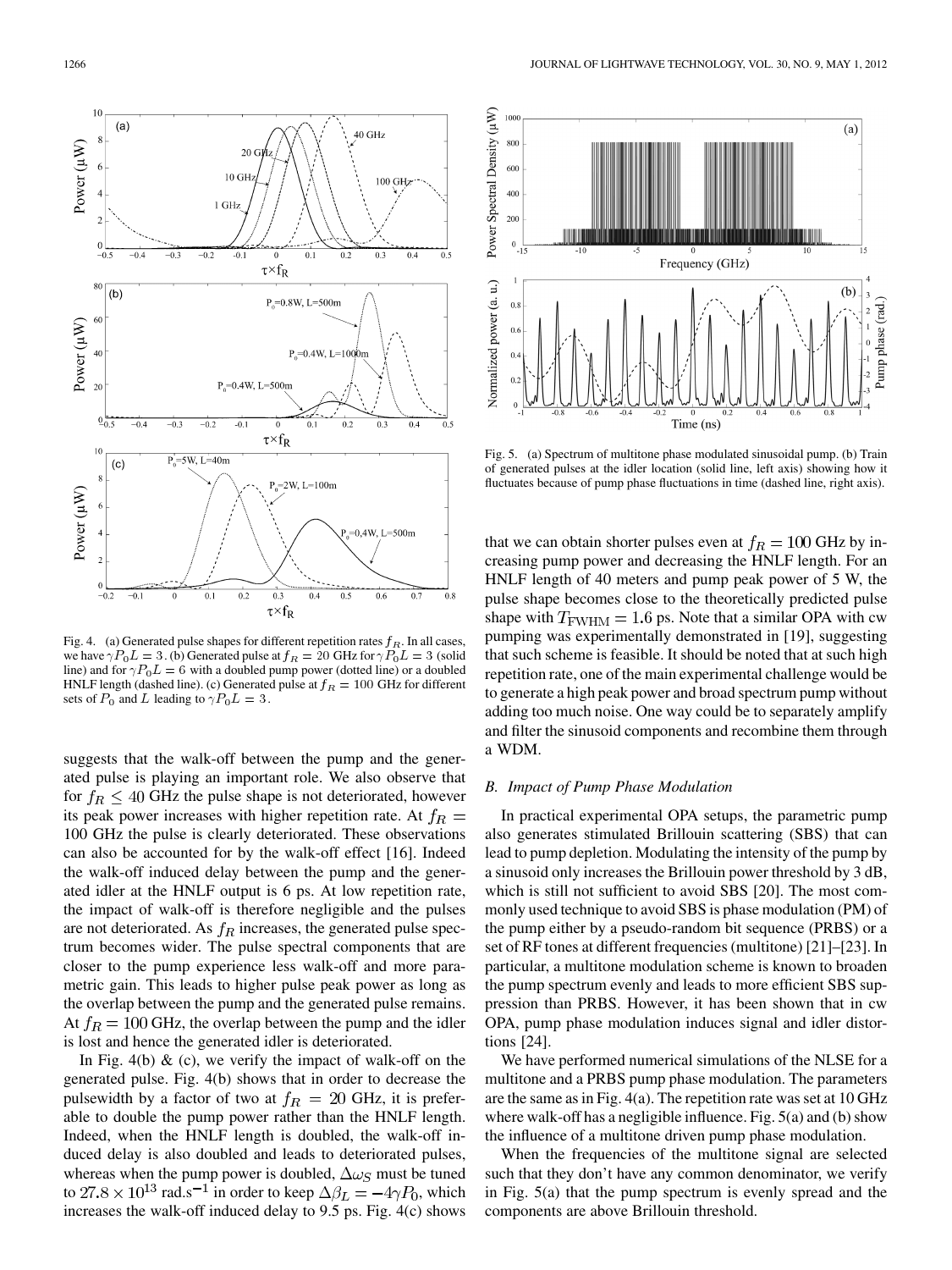

Fig. 6. (a) Train of generated pulses (solid line. left axis) and pump phase (dashed line, right axis) for a 3 Gb/s PRBS phase modulation. (b) Train of generated pulses (solid line. left axis) and pump phase (dashed line, right axis) for a 2.5 Gb/s PRBS phase modulation with an adjusted delay time.

However, Fig. 5(b) shows that the generated train of pulses is not uniform, but fluctuates due to the pump phase variations. These variations are both due to PM induced idler broadening and PM induced pump frequency shift [25], [24].

A PRBS driven phase modulation has been shown to better alleviate idler broadening provided that the pump phase jumps are equal to  $\pi$  [25]. Fig. 6(a) shows a train of generated pulses with a sinusoidal pump phase modulated by a 3 Gb/s PRBS with a rising/falling time of 33 ps between each phase jump. The pulses are uniform only when the pump phase is constant. When a pulse is generated during a pump phase jump, its peak power is either reduced or increased. This is due to the pump frequency being shifted during each phase jump, inducing a variation of the phase-matching between the pump, signal and idler waves and consequently a parametric gain variation.

In order to attenuate these fluctuations, it is thus necessary that the pump phase jumps occur in between the generated pulses. The PRBS must therefore be tuned to a rate that is a fraction of the repetition rate  $f_R$  and delayed by  $\pm 1/(2f_R)$ from the pump peak power location. In this case, the pump phase jumps occur only during the dip of the sinusoidal pump where no idler is generated. Fig. 6(b) illustrates that a PRBS phase modulation with 2.5 Gb/s rate and 50 ps delay from the pump peak power location enables to generate a uniform pulses train at 10 Gb/s. In this case, it can be clearly seen that the pump phase jumps always occur when no pulse is generated on the idler side and hence do not interfere with the generated pulses train.

## IV. CONCLUSION

By revisiting the theory of pulse generation with single pump fiber OPA, this study reveals the strong influence of phase matching on the pulse duration and shape. The concept of sensitivity to pump power decrease was introduced and was shown to increase with decreasing linear phase mismatch  $\Delta\beta_L$ . As a consequence, the shortest pulse is obtained when  $\Delta\beta_L = -4\gamma P_0$ . This location corresponds to the edge of the

parametric gain spectrum when the pump power is at its peak  $P_0$  in a typical fiber OPA.

Using a Taylor development, we have derived analytical expressions of the generated pulse in the case where the generated pulses are the shortest, and in the case where the gain is the highest at  $P_0$  (exponential gain regime) with the generated pulses having the highest peak power.

The theory was shown to be in good agreement with numerical simulations of the NLSE. The impact of walk-off was studied and shown to deteriorate the generated pulses. By using higher pump peak power and lower fiber length, it is possible to attenuate the impact of walk-off and obtain non deteriorated 1.6 ps width pulses at 100 Gb/s repetition rate.

Finally, we have shown that the unavoidable pump phase modulation may lead to fluctuations in the train of generated pulses. In order to get a uniform train of pulses, we have shown that it is preferable to use a PRBS driven phase modulation with an adjusted bit rate and time delay so that the phase jumps occur during a dip of the sinusoidal pump. Note that other sources of noise such as quantum noise, relative intensity noise (RIN) transfer from pump to signal and idler [26], [27], or Raman induced noise [28] may cause random fluctuations of the generated pulse train and need to be quantified in order to satisfactory predict the stability of high repetition rate short pulses based on fiber OPA.

#### ACKNOWLEDGMENT

The authors would like to thank M. E. Marhic and C.-S. Brès for fruitful discussions.

#### **REFERENCES**

- [1] G. P. Agrawal*, Fiber-Optic Communication Systems*, 4th ed. New York: Wiley, 2010.
- [2] K.-I. Kitayama, X. Wang, and N. Wada, "OCDMA over WDM PON—Solution path to gigabit-symmetric FTTH," *J. Lightw. Technol.*, vol. 24, no. 4, pp. 1654–1662, Apr. 2006.
- [3] J. A. Salehi, "Emerging OCDMA communication systems and data networks invited," *J. Opt. Netw.*, vol. 6, pp. 1138–1178, Sep. 2007.
- [4] J. Li, J. Hansryd, P. Hedekvist, P. Andrekson, and S. Knudsen, "300-Gb/s eye-diagram measurement by optical sampling using fiber-based parametric amplification," *IEEE Photon. Technol. Lett.*, vol. 13, no. 9, pp. 987–989, Sep. 2001.
- [5] C. Dorrer, "High-speed measurements for optical telecommunication systems," *IEEE J. Sel. Topics Quantum Electron.*, vol. 12, no. 4, pp. 843–858, Jul.–Aug. 2006.
- [6] R. Jungerman, G. Lee, O. Buccafusca, Y. Kaneko, N. Itagaki, R. Shioda, A. Harada, Y. Nihei, and G. Sucha, "1-THz bandwidth C- and L-band optical sampling with a bit rate agile timebase," *IEEE Photon. Technol. Lett.*, vol. 14, no. 8, pp. 1148–1150, Aug. 2002.
- [7] M. Westlund, P. Andrekson, H. Sunnerud, J. Hansryd, and J. Li, "Highperformance optical-fiber-nonlinearity-based optical waveform monitoring," *J. Lightw. Technol.*, vol. 23, no. 1, pp. 2012–2022, Jun. 2005.
- [8] T. Yasui, E. Saneyoshi, and T. Araki, "Asynchronous optical sampling terahertz time-domain spectroscopy for ultrahigh spectral resolution and rapid data acquisition," *Appl. Phys. Lett.*, vol. 87, Aug. 2005, Art. ID 061101.
- [9] M. Jamshidifar, A. Vedadi, D. S. Govan, and M. E. Marhic, "Continuous-wave parametric amplification in bismuth-oxide fibers," *Opt. Fiber Technol.*, vol. 16, no. 6, pp. 458–466, 2010.
- [10] A. M. Weiner*, Ultrafast Optics*. New York: Wiley, 2009.
- [11] M. E. Marhic*, Fiber Optical Parametric Amplifiers, Oscillators and Related Devices*, 1st ed. New York: Cambridge Univ., 2007.
- [12] J. Hansryd and P. Andrekson, "Wavelength tunable 40 GHz pulse source based on fibre optical parametric amplifier," *Electron. Lett.*, vol. 37, pp. 584–585, Apr. 2001.
- [13] T. Torounidis, M. Karlsson, and P. A. Andrekson, "Fiber optical parametric amplifier pulse source: Theory and experiments," *J. Lightw. Technol.*, vol. 23, no. 12, pp. 4067–4073, Dec. 2005.